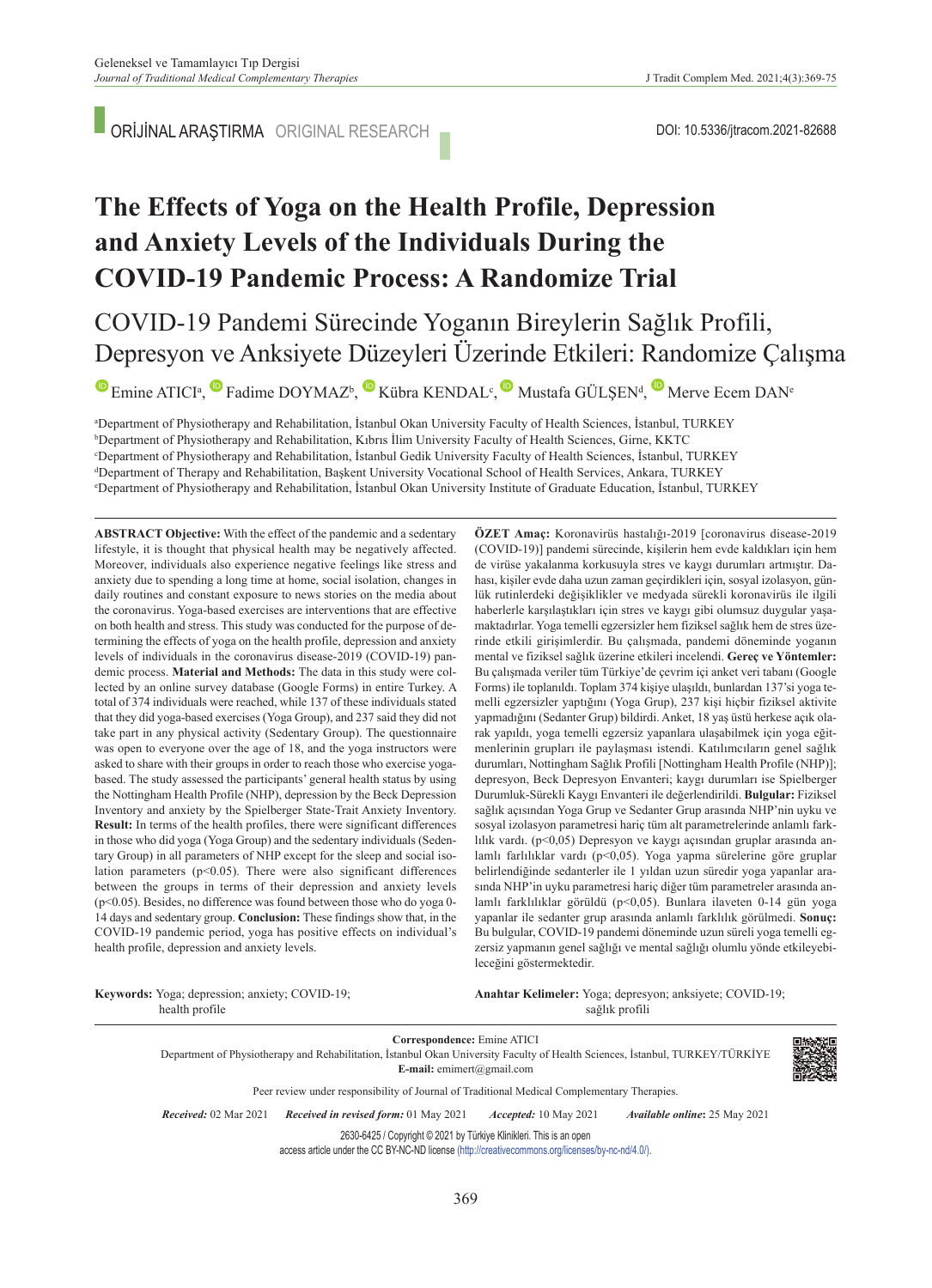The coronavirus disease-2019 (COVID-19) pandemic is unique in many aspects and has challenged healthcare systems. Nowadays, it is not slowing down globally, and at the same time, a second wave is expected.<sup>1</sup> It is known that, for now, the most important issues in taking this disease under control are contact tracing for infected individuals and achievement of isolation. This is why the World Health Organization declared COVID-19 as a pandemic, and a national emergency has been declared in the United States of America. Temporary curfews have been practiced in many countries in the world including Turkey[.2](#page-6-0) The start of a sudden quarantine situation indicates a radical change in the lifestyles of the population. Changing lifestyles and behaviors may result in insufficient physical activity levels and inadequate movement[.3,4](#page-6-0) Moreover, the media constantly provide reports to inform people about everything regarding the pandemic situation. All these create high anxiety levels in people and cause concerns. Epidemics may lead to an increase in stress, and anxiety is a common response given to stressful situations.<sup>5</sup>

For individuals to be able to overcome this process healthily, it is highly important for them to adapt to this life. In the pandemic process, one needs to stay active for physical and mental health and maintain a physical exercise routine.<sup>6</sup> For people's lifestyles to not change and health to not deteriorate, it is highly important for them to continue an active life at home.<sup>7</sup> Individuals use alternative exercise types to protect their both physical and mental health in this process. One of such exercises is yoga.

Yoga is a very old method originating from India whose philosophy is based on bodily balance and being healthy in physical, mental and emotional aspects.<sup>8</sup> Studies have shown the positive effects of yoga on people in the psychological and mental sense and proposed that it increases the quality of life of individuals.<sup>9</sup>

In the COVID-19 pandemic process, yoga is an exercise that is possible to do at home. This study was conducted for the purpose of determining the effects of yoga on individuals' health profile, depression and anxiety levels in the COVID-19 pandemic process.

Recommendations should be made to prevent health consequences in people with social isolation associated with COVID-19 pandemic. The mental, physical and psychological factors of the individuals should be taken into consideration in the measures to be taken in order to prevent the epidemic in possible social isolation periods. Multidisciplinary approaches should be adopted in protecting and maintaining the health of individuals in the cycles of these processes that affect each other. The results of this study show that health professionals can use yoga-based exercises in treatment and preventive mental health interventions in terms of general health, anxiety, and depression.

## **MATERIAL AND METHODS**

### PARTICIPANTS

Ethics board approval of the study was obtained from İstanbul Okan University (no: 56665618-204.01.07, date: 11.06.2020). The data of the study were collected by an online survey database (Google Forms) in May 2020 where temporary curfews were effective in Turkey in the COVID-19 pandemic process. Access to the survey database was kept open for 2 weeks, and the data were collected from individuals who volunteered to participate. The study included individuals who were 18 years or older, literate in Turkish and had access to the internet. At the beginning of the survey, the purpose of the study was explained, and the consent of the participants was asked. Those who agreed to participate were able to go on to the survey. In this study, the questionnaire was made open to everyone over the age of 18, yoga instructors were asked to share with their groups on social media in order to reach yoga-based exercises. Analyses were carried out by dividing the participants into two groups as those who did yoga and those who were sedentary. The demographic information of the participants is given in [Table 1.](#page-3-0) The study was conducted in accordance with the principles of the Declaration of Helsinki. Approval from the Ministry of Health was obtained for this study.

#### OuTCOME MEASuRES

The data of the study were obtained by using a 'questionnaire form' regarding the personal and exercise-related characteristics of the participants, the Nottingham Health Profile (NHP), Beck Depression Inventory (BDI) and Spielberger State-Trait Anxiety Inventory (STAI).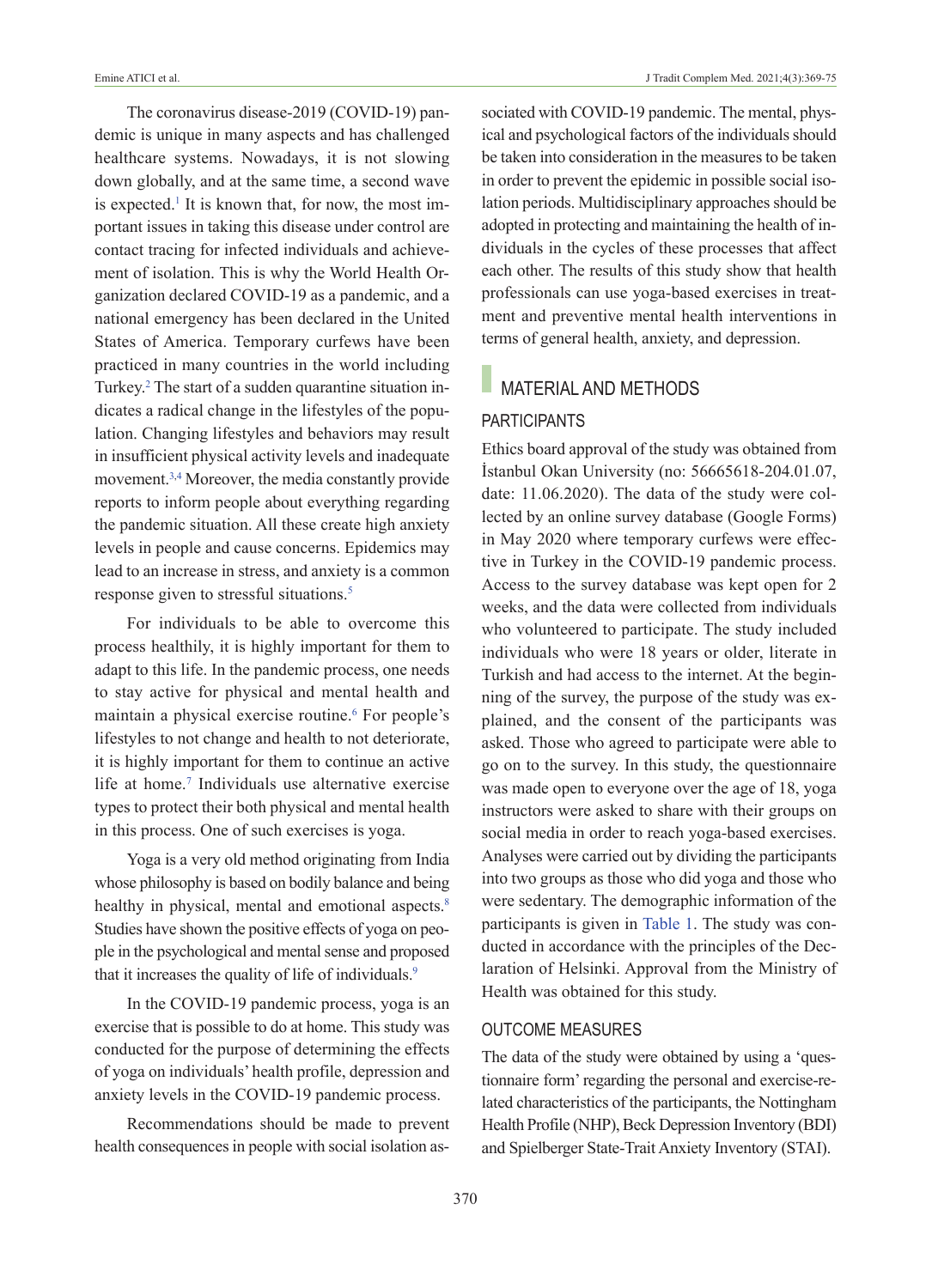*Question Form***:** The patient information form was prepared by the researchers by reviewing the literature and included questions on personal characteristics and the COVID-19 pandemic process. Personal characteristics included age, sex, body mass index, education status, occupation, individuals living with them, marital status, cigarette-alcohol habits, presence of a chronic disease, whether or not they received a diagnosis of COVID-19 and how the process progressed if they did, whether or not they did yoga and for how long they had been doing yoga.

*Nottingham Health Profile:* The NHP which was developed by Hunt and McEwen is used to determine the relationship between health problems and prevalent daily activities. The validity and reliability of the Turkish version of NHP were proven by scientific fit procedures. This questionnaire consists of 38 items and assesses 6 dimensions regarding energy (3 items), pain (8 items), emotional reactions (9 items), sleep (5 items), social isolation (5 items) and physical activity (8 items). The items are yes/no questions. Each part is scored between 0 and 100, where 0 points indicate the best possible health status, and 100 points indicate the worst possible health status. This study evaluates the sub-scores and total scores of NHP. The total score is obtained by combining the sub-scores of NHP.<sup>10</sup>

*Beck Depression Inventory:* The risk of the participants for depression and depressive symptoms was assessed by using the BDI. It is an easy to apply, reliable and validated scale. This 4-point Likert-type scale that was developed by Beck to measure depressive symptoms like pessimism, feeling of failure, dissatisfaction, feeling of guilt, restlessness, fatigue, appetite, undecidedness, sleep disorder and social aspects consists of 21 items. Each item is scored between 0 and 3. The total score range in the inventory is 0 to  $63$ .<sup>11</sup>

*Spielberger State-Trait Anxiety Inventory:* It is a Likert-type instrument whose responses vary between "not at all" and "absolutely" developed by Spielberger et al. The validity and reliability study of the scale was conducted by Öner in 1977. It consists of two parts containing 20 questions in each and assessing state anxiety and trait anxiety. The feelings of the individual at a certain time and in a certain condition are measured by the State Anxiety Inventory, while how they feel in general independently of the situation or condition they are in is measured by the Trait Anxiety Inventory. While its cut-off score varies in the range of 36-41, in general, 0 to 30 points indicate low, 31 to 49 points indicate moderate and 50 or higher points indicate high anxiety levels.<sup>12</sup>

#### DATA ANALYSIS

The statistical analyses were carried out by using IBM SPSS Statistics version 22.00. The descriptive characteristics are presented as mean±standard deviation ( $x\pm SD$ ) or n (%). In the comparison of the BDI, STAI and NHP scores between two groups, the normal distribution of the data was tested by Shapiro-Wilk test, whereas independent-samples t-test was used to compare two groups for the normally distributed data, and Mann-Whitney U test was used for the non-normally distributed data. The difference between the qualitative variables in two groups was assessed by Pearson's chi-squared test with the method of crosstabulation. In the statistical analyses, the level of significance was accepted as p<0.05.

## RESULTS

The chi-squared test revealed significant group differences in terms of sex  $(p<0.01)$ . A two-tailed t-test revealed no significant group difference in terms of age (p=0.238) [\(Table 1\)](#page-3-0).

The general health profile parameters were significantly better in the yoga group than the sedentary group except for the parameters of sleep and social isolation [\(Table 2\)](#page-3-1).

The depression and anxiety scores were significantly lower in the yoga group than the sedentary group ( $p<0.05$ ) [\(Table 3\)](#page-3-2).

### **DISCUSSION**

In the COVID-19 pandemic process, yoga is an exercise that is possible to do at home. This study was conducted for the purpose of determining the effects of yoga on individuals' health profile, depression and anxiety levels in the COVID-19 pandemic process. As a result of this study, it was seen that yoga had positive effects on individuals' depression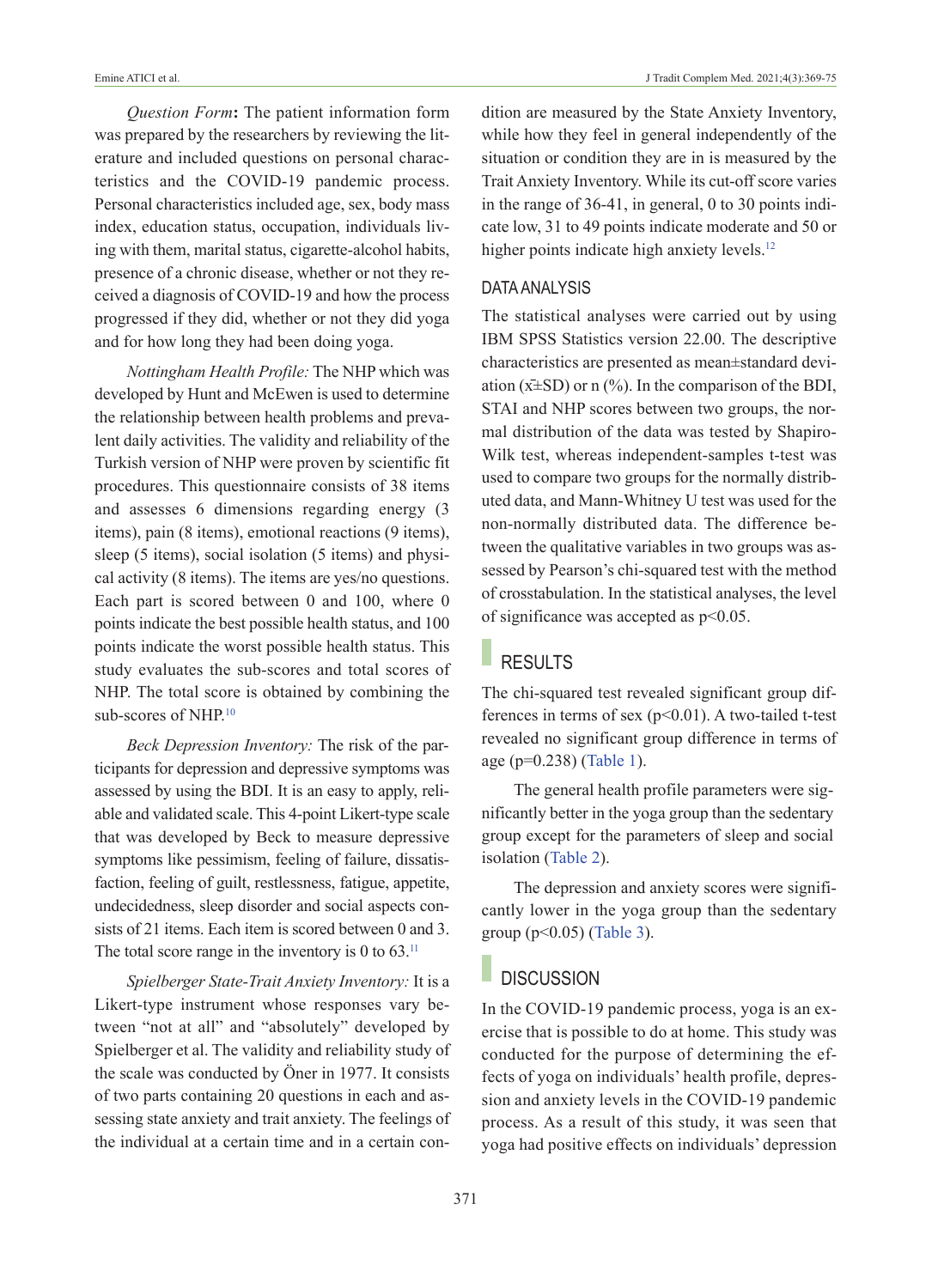| <b>TABLE 1: Demographics.</b> |                  |                        |                  |         |  |  |
|-------------------------------|------------------|------------------------|------------------|---------|--|--|
|                               |                  | <b>Sedentary Group</b> | Yoga Group       |         |  |  |
|                               |                  | (Mean±SD) n=237        | (Mean±SD) n=137  | p value |  |  |
| Age                           |                  | 31.08±9.90             | 29.55±9.09       | 0.238   |  |  |
| Weight (kg)                   |                  | $68.7 \pm 15.11$       | 60.24±10.96      | < 0.001 |  |  |
| Height (cm)                   |                  | $167 + 10$             | $167 + 70$       | 0.975   |  |  |
| BMI (kg/m <sup>2</sup> )      |                  | $24.54 \pm 4.72$       | $21.53 \pm 2.88$ | < 0.001 |  |  |
|                               |                  | $n$ (%)                | n (%)            |         |  |  |
| Sex                           | Male             | 70 (29.5)              | 20(14.6)         | < 0.01  |  |  |
|                               | Female           | 167 (70.9)             | 117(85.4)        | < 0.01  |  |  |
|                               |                  |                        | n                | $\%$    |  |  |
| Yoga practice time            | $0-14$ -day      |                        | 10               | 7.3     |  |  |
|                               | 15 day-1 month   |                        | 16               | 11.7    |  |  |
|                               | 1-6 month        |                        | 30               | 21.9    |  |  |
|                               | 6 month-1 year   |                        | 15               | 10.9    |  |  |
|                               | More than 1 year |                        | 66               | 48.2    |  |  |

SD: Standard deviation; p: Independent t-test; BMI: Body mass index.

| <b>TABLE 2: General health profile.</b> |                        |                       |         |  |  |  |
|-----------------------------------------|------------------------|-----------------------|---------|--|--|--|
|                                         | <b>Sedentary Group</b> | Yoga Group            | p value |  |  |  |
| <b>Nottingham Health Profile</b>        | (Mean±SD) n=237        | (Mean $\pm$ SD) n=137 |         |  |  |  |
| Pain                                    | 14.79±21.65            | $6.14 \pm 14.18$      | < 0.001 |  |  |  |
| Emotional reactions                     | $26.71 \pm 29.34$      | $17.79 + 25.74$       | 0.003   |  |  |  |
| Sleep                                   | $30.01 \pm 31.26$      | $27.08 + 29.20$       | 0.564   |  |  |  |
| Social isolation                        | 24.89±33.82            | $16.49 \pm 25.67$     | 0.082   |  |  |  |
| Physical activity                       | $10.22 \pm 16.03$      | $4.44 + 9.10$         | < 0.001 |  |  |  |
| Energy                                  | $28.38 \pm 37.82$      | $14.87 + 29.37$       | < 0.001 |  |  |  |
| Part 1 total profile score (1-600)      | $135.01 \pm 127.38$    | 86.81±104.93          | < 0.001 |  |  |  |
| Part 2 (0-7)                            | $0.44 \pm 1.21$        | $0.11 \pm 0.64$       | < 0.001 |  |  |  |

SD: Standard deviation; p: Independent t-test.

and anxiety levels during the pandemic process. As a result of this study, it was seen that yoga had positive effects on individuals' depression and anxiety levels during the pandemic period, general health status was found to be better in those who do yoga. There was an inherent difference in weight and body mass index (BMI) between the two groups, as a fully sedentary group was compared with those who practiced yoga.

The findings that COVID-19 has a high incidence of mortality in especially those with chronic diseases and the elderly suggests a connection with the immune system. Studies that have been conducted have revealed such a connection. Paces et al. stated that the immune system plays a critical role in

<span id="page-3-2"></span><span id="page-3-1"></span><span id="page-3-0"></span>

| <b>TABLO 3: Depression and anxiety levels.</b> |                        |                   |         |  |  |  |
|------------------------------------------------|------------------------|-------------------|---------|--|--|--|
|                                                | <b>Sedentary Group</b> | Yoga Group        |         |  |  |  |
|                                                | (Mean±SD) n=237        | (Mean±SD) n=137   | p value |  |  |  |
| <b>Beck Depression Inventory</b>               | $12.08 + 9.42$         | $8.06 \pm 7.02$   | < 0.001 |  |  |  |
| <b>Trait anxiety</b>                           | $43.82 \pm 10.01$      | $38.73 + 9.52$    | < 0.001 |  |  |  |
| State anxiety                                  | $41.79 + 11.74$        | $36.23 \pm 10.45$ | < 0.001 |  |  |  |

SD: Standard deviation; p: Independent t-test.

the progression and severity of the disease. The severe acute respiratory syndrome-coronavirus-2 virus especially affects cells in the lower respiratory region and suppresses the local immune system fast. It is claimed that the immune system needs to be targeted to prevent the progression of the disease, and therapeutic approaches towards this should be ap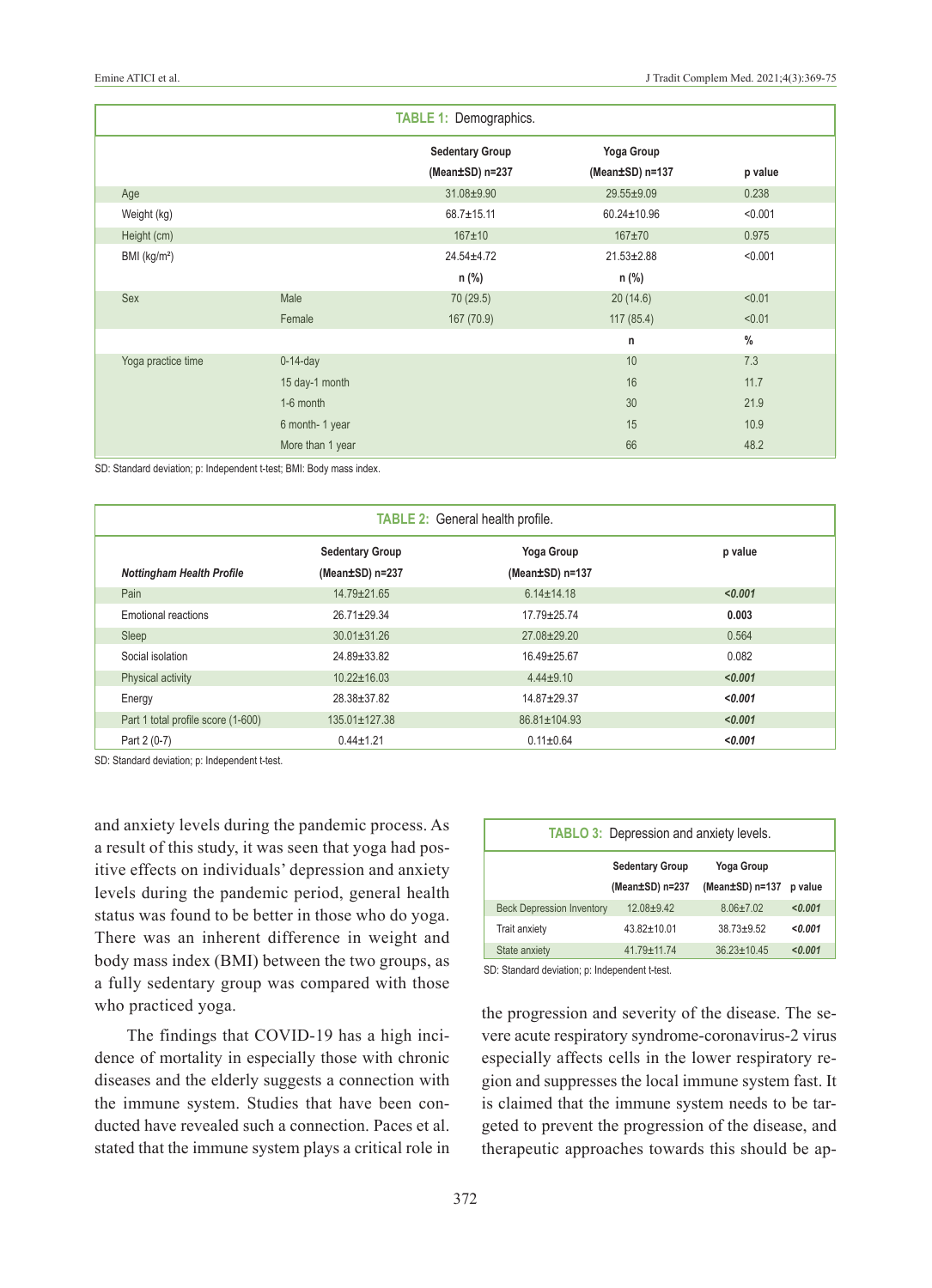plied[.13](#page-6-0) Accordingly, one of the various approaches to fight against COVID-19 or be protected may be yoga.

Similarly, Chen et al. determined that 8 weeks of practicing hatha yoga reduced the plasma insulin, cholesterol levels and proinflammatory cytokine secretion levels in the serum in Chinese women[.14](#page-6-0) Based on this, the finding in our study that yoga and the levels of depression and anxiety were related suggested that this relationship may be associated with the effects of yoga on the immune system.

It is known that yoga has positive effects on mental disorders. Stress causes imbalance in the endocrine levels released from the hypothalamus and pituitary gland and in the autonomic nervous system[.15](#page-6-0) Studies have shown that Yoga regulates the hypothalamus, pituitary gland, and sympathetic nervous system's responses to stress, lowers blood sugar, 24 hour urea epinephrine-norepinephrine levels, and overcomes the negative effect of stress on the immune system by increasing the level of immunoglobulin[.16,17](#page-6-0) While the sympathetic nervous system comes into play in high-intensity activities, parasympathetic activity comes into play with the relaxation response and physiological de-activation response in yoga. Especially, positive results on stress are obtained by providing relaxation with the release of dopamine and serotonin, which affect emotional changes[.18](#page-6-0) Yoga takes a holistic approach, strengthens muscles, preserves posture, provides flexibility, regulates breathing, and relaxes the body to feel lighter and more energetic. Yoga is a comprehensive exercise program that affects the mind with proper body position, concentration, relaxation, breathing and physical exercises. It has been reported that breathing and relaxation exercises reduce physical stresses and have positive effects on sleep problems.<sup>19</sup> Studies have shown that yoga has psychological and mental positive effects on people and suggests that it increases the quality of life of individuals.<sup>9,20</sup>

Worldwide, the COVID-19 pandemic leads to additional health issues such as stress, anxiety, depressive symptoms, sleeplessness, denial, anger and fear. Collective anxieties may weaken COVID-19 management strategies and cause a higher level of disease and mental healthcare needs on the global level[.21](#page-6-0) Yoga interventions have potentially useful effects on depressive disorders. Five randomized controlled studies using different types of yoga each have reported positive findings.<sup>22</sup>

In this study, when the health profiles, depression and anxiety levels of those who did yoga-based exercises were compared to those who had a sedentary lifestyle, significant differences were observed. Towards the end of the month of March (2020), temporary curfews were started in Turkey. When the data of the study were being collected, people had been isolated at home for 2 months. Yoga is generally perceived as a stress management instrument that may help alleviate depression and anxiety disorders. Javnbakht et al. observed that yoga led to a significant decrease in the perceived anxiety levels in women suffering anxiety disorders who joined a two-month yoga class[.20](#page-6-0)

Yoga-based exercises are used to regulate the autonomous nervous system. Dysfunction of the autonomous nervous system is associated with depression and anxiety. Yoga practices may increase the effect of the parasympathetic nervous system (PNS) and GABA systems through stimulation of the vagus nerves that are partially the primary peripheral path of PNS. There are some studies which have shown that yoga actually increases PRN activity, raises GABA levels in the thalamus, and these increases are associated with an improved mental state. Researchers have also proposed that yoga may have a positive effect on the relevant biological pathways. Yoga may reduce the activation of the hypothalamichypophysis-adrenal axis, but the evidence so far is inconsistent. Last of all, there is some evidence that indicate yoga may be useful in reducing inflammation. A change in these biological pathways may affect the underlying pathophysiology of depression and anxiety[.23](#page-6-0) It was reported that, applying yoga for 8 weeks in rheumatoid arthritis patients reduced the levels of various systemic inflammatory markers, and the functional statuses of the patients were improved[.24](#page-6-0)

In a study conducted to investigate the negative effects of the COVID-19 pandemic on the mental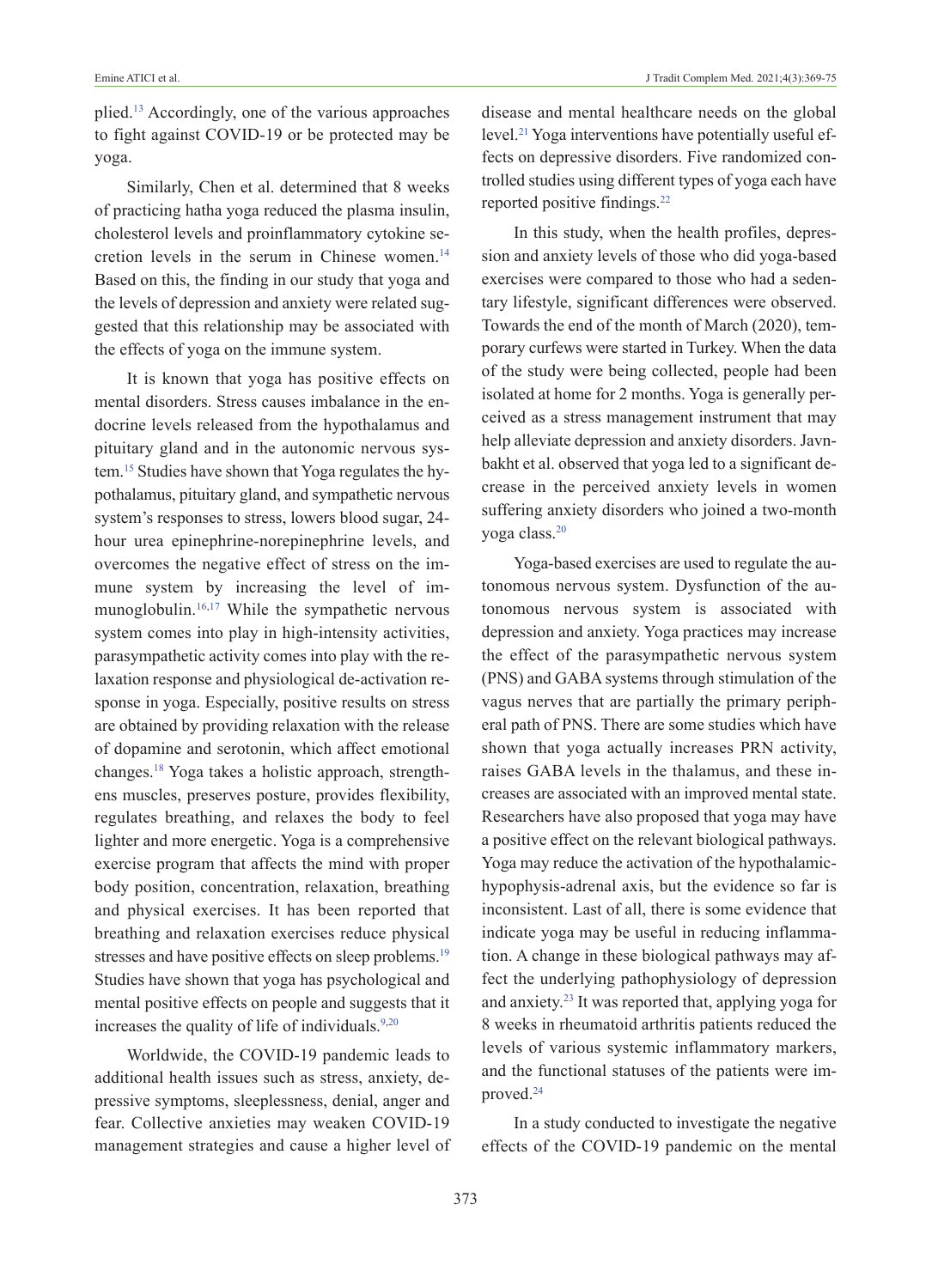health of Chinese university students, it was concluded that the severity of the COVID-19 pandemic has an indirect effect on negative emotions by affecting sleep quality[.25](#page-6-0) In this study, an effect of yoga, albeit low-level, was seen on the sleep parameter of the individuals, but the difference in comparison to those who were sedentary was not statistically significant. On the other hand, yoga was determined to reduce stress and anxiety.

There are many types of yoga. The main known yoga types are Laya, Tantrik, Mantra, Bhatki, Karma, Raja, Yin, Jnana and hatha yoga. When a few previous studies on yoga are examined, it is seen that the type of yoga is not specified.<sup>26</sup> Hatha yoga and Iyengar yoga are the most frequently studied yoga styles[.27,28](#page-6-0) In this study, the type of yoga the participants practiced and their exercise durations were not questioned. Those who do other types of exercise other than yoga were excluded from the study.

In a study involving 40 yoga instructors and 378 yoga students, a negative correlation was found between depression, anxiety and stress scores and awareness and self-compassion scores in yoga practices that lasted for months, and higher awareness and self-compassion scores were observed in yoga practices that lasted shorter.<sup>29</sup> The data of this study were collected 6 weeks after the pandemic started. It was observed that 51.8% of the yoga group started yoga with the start of social isolation.

It should be recognized that, even in the normal course of events, people with established mental illness have a lower life expectancy and poorer physical health outcomes than the general population[.30](#page-6-0) As a result, people with pre-existing mental health and substance use disorders will be at increased risk of infection with COVID-19, increased risk of having problems accessing testing and treatment and increased risk of negative physical and psychological effects stemming from the pandemic.

 We anticipate a considerable increase in anxiety and depressive symptoms among people who do not have preexisting mental health conditions, with some experiencing post-traumatic stress disorder in due course. There is already evidence that this possibility has been under-recognized in China during the current pandemic.<sup>31</sup>

#### LIMITATIONS

There were several limitations of this study. How many times and for how long the participants did yoga-based exercises was not questioned. Furthermore, the type of yoga they practiced was also not recorded. In addition, since the study was conducted on an online database, no selection could be made regarding gender.

## **CONCLUSION**

Within these limitations, this study has shown that yoga-based exercises may be an instrument that has positive effects on individuals' health profiles, depression and anxiety levels in the pandemic process. In fact, for the best benefits possible, it is highly important to do yoga-based exercises at an appropriate dose and for an appropriate duration.

#### *Acknowledgment*

*We offer our appreciation to the individuals who participated in this research. And Glocal Translation for editing the manuscript.*

#### *Source of Finance*

*During this study, no financial or spiritual support was received neither from any pharmaceutical company that has a direct connection with the research subject, nor from a company that provides or produces medical instruments and materials which may negatively affect the evaluation process of this study.* 

#### *Conflict of Interest*

*No conflicts of interest between the authors and / or family members of the scientific and medical committee members or members of the potential conflicts of interest, counseling, expertise, working conditions, share holding and similar situations in any firm.* 

#### *Authorship Contributions*

*Idea/Concept: Emine Atıcı; Design: Emine Atıcı; Control/Supervision: Mustafa Gülşen, Fadime Doymaz; Data Collection and/or Processing: Emine Atıcı, Fadime Doymaz, Mustafa Gülşen, Merve Ecem Dan; Analysis and/or Interpretation: Kübra Kendal; Literature Review: Merve Ecem Dan, Kübra Kendal; Writing the Article: Emine Atıcı, Mustafa Gülşen; Critical Review: Emine Atıcı, Fadime Doymaz; Materials: Emine Atıcı, Merve Ecem Dan.*